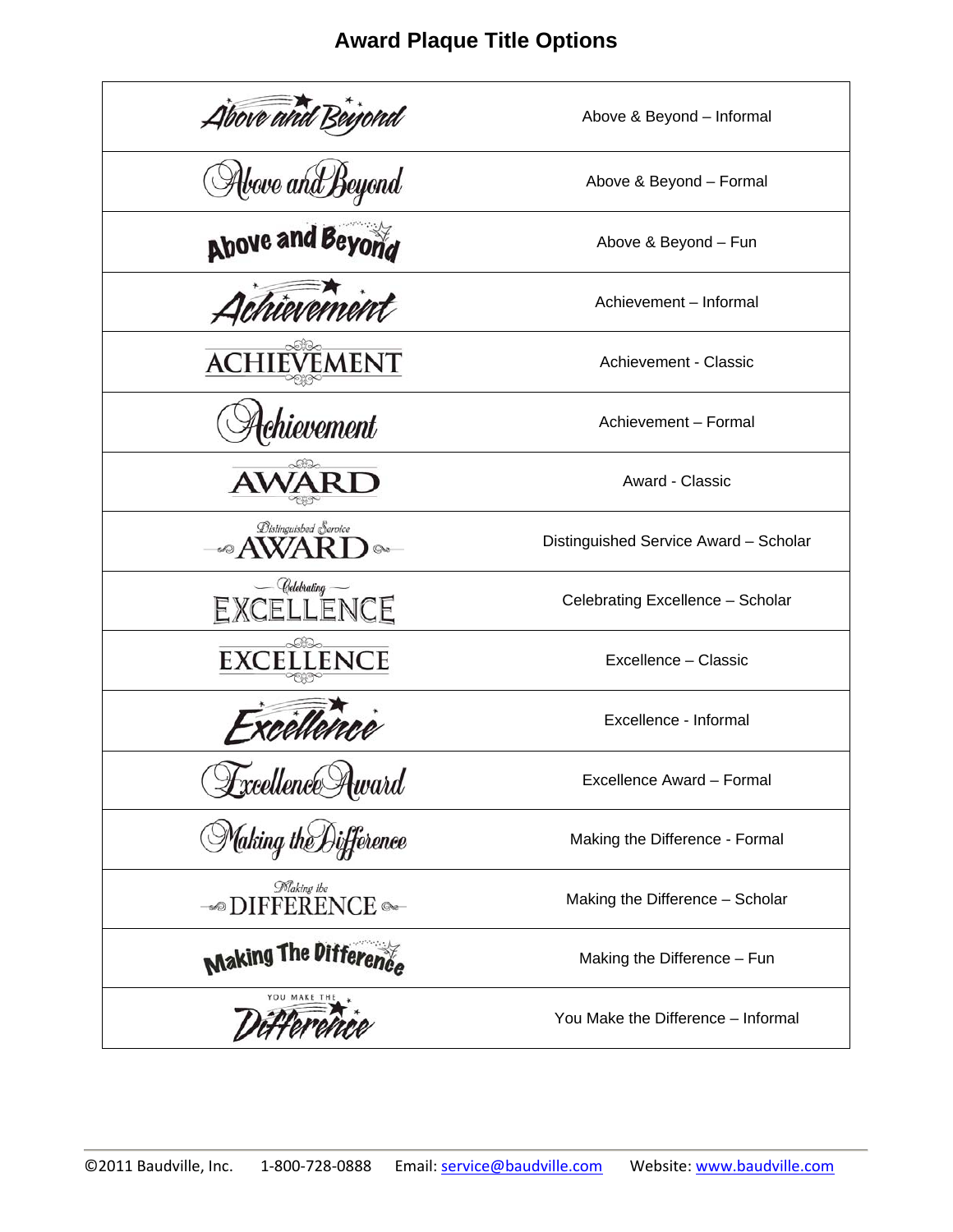# **Award Plaque Graphic Options**